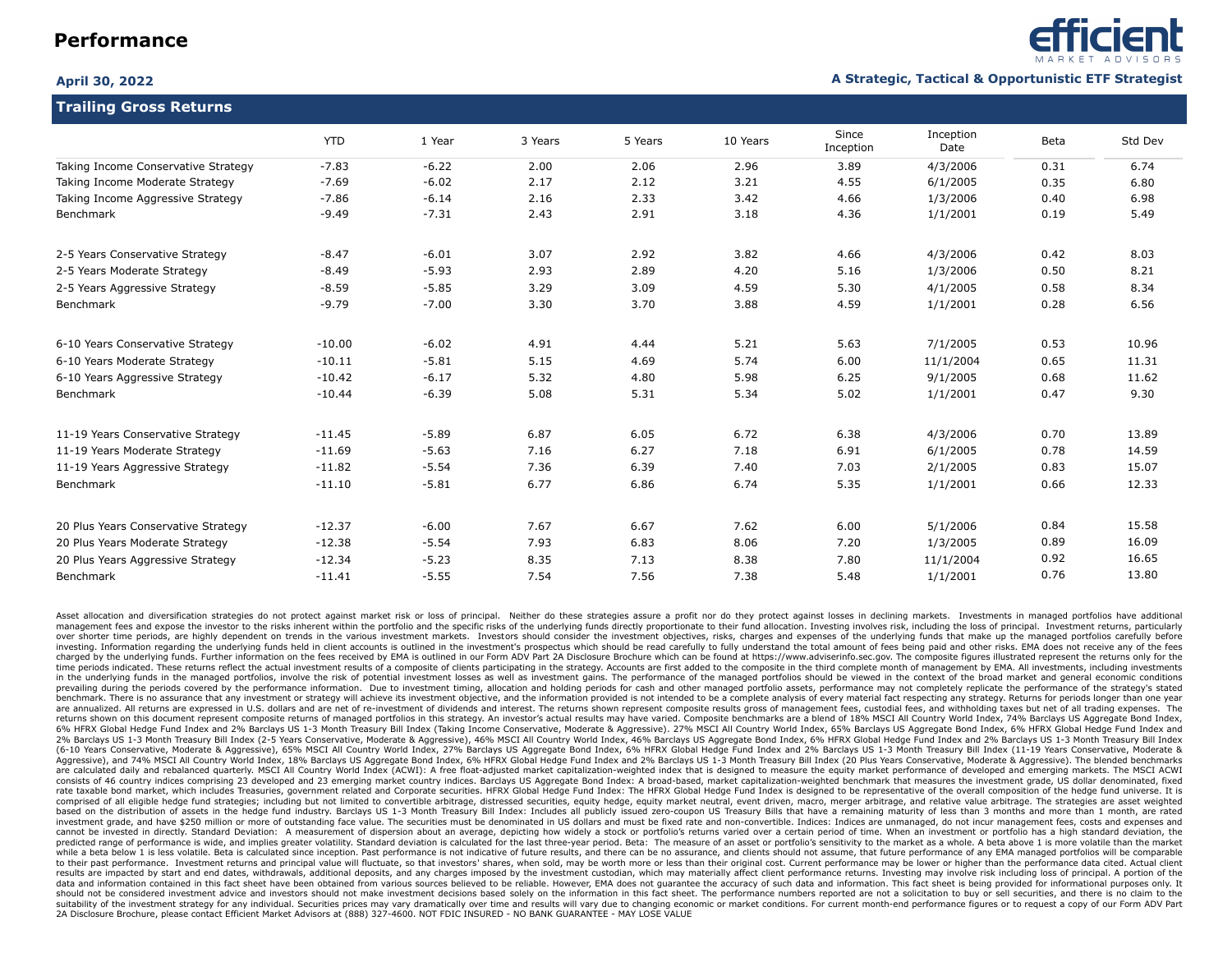**Trailing Net Returns**



### **April 30, 2022 A Strategic, Tactical & Opportunistic ETF Strategist**

| <b>THAIRING NET INCONTRIB</b>       |            |         |         |         |          |                    |                   |      |         |  |
|-------------------------------------|------------|---------|---------|---------|----------|--------------------|-------------------|------|---------|--|
|                                     | <b>YTD</b> | 1 Year  | 3 Years | 5 Years | 10 Years | Since<br>Inception | Inception<br>Date | Beta | Std Dev |  |
| Taking Income Conservative Strategy | $-8.21$    | $-7.00$ | 1.23    | 1.25    | 2.08     | 2.99               | 4/3/2006          | 0.31 | 6.73    |  |
| Taking Income Moderate Strategy     | $-8.13$    | $-6.98$ | 1.01    | 0.86    | 1.91     | 3.22               | 6/1/2005          | 0.35 | 6.75    |  |
| Taking Income Aggressive Strategy   | $-8.07$    | $-6.60$ | 1.63    | 1.54    | 2.52     | 3.56               | 1/3/2006          | 0.40 | 6.96    |  |
| Benchmark                           | $-9.49$    | $-7.31$ | 2.43    | 2.91    | 3.18     | 4.36               | 1/1/2001          | 0.19 | 5.49    |  |
| 2-5 Years Conservative Strategy     | $-8.99$    | $-7.10$ | 1.84    | 1.69    | 2.65     | 3.39               | 4/3/2006          | 0.42 | 8.00    |  |
| 2-5 Years Moderate Strategy         | $-8.99$    | $-7.03$ | 1.76    | 1.68    | 2.97     | 3.88               | 1/3/2006          | 0.50 | 8.18    |  |
| 2-5 Years Aggressive Strategy       | $-9.09$    | $-6.88$ | 2.12    | 1.88    | 3.28     | 4.05               | 4/1/2005          | 0.57 | 8.32    |  |
| Benchmark                           | $-9.79$    | $-7.00$ | 3.30    | 3.70    | 3.88     | 4.59               | 1/1/2001          | 0.28 | 6.56    |  |
| 6-10 Years Conservative Strategy    | $-10.50$   | $-7.07$ | 3.71    | 3.24    | 4.15     | 4.70               | 7/1/2005          | 0.53 | 10.93   |  |
| 6-10 Years Moderate Strategy        | $-10.60$   | $-6.87$ | 3.98    | 3.51    | 4.59     | 4.89               | 11/1/2004         | 0.65 | 11.29   |  |
| 6-10 Years Aggressive Strategy      | $-10.96$   | $-7.35$ | 4.02    | 3.53    | 4.82     | 5.24               | 9/1/2005          | 0.67 | 11.59   |  |
| Benchmark                           | $-10.44$   | $-6.39$ | 5.08    | 5.31    | 5.34     | 5.02               | 1/1/2001          | 0.47 | 9.30    |  |
| 11-19 Years Conservative Strategy   | $-11.95$   | $-6.99$ | 5.66    | 4.88    | 5.68     | 5.28               | 4/3/2006          | 0.69 | 13.87   |  |
| 11-19 Years Moderate Strategy       | $-12.16$   | $-6.69$ | 5.91    | 5.01    | 6.01     | 5.74               | 6/1/2005          | 0.78 | 14.57   |  |
| 11-19 Years Aggressive Strategy     | $-12.28$   | $-6.58$ | 6.35    | 5.36    | 6.32     | 5.96               | 2/1/2005          | 0.83 | 15.06   |  |
| Benchmark                           | $-11.10$   | $-5.81$ | 6.77    | 6.86    | 6.74     | 5.35               | 1/1/2001          | 0.66 | 12.33   |  |
| 20 Plus Years Conservative Strategy | $-12.84$   | $-7.02$ | 6.44    | 5.42    | 6.60     | 5.03               | 5/1/2006          | 0.84 | 15.55   |  |
| 20 Plus Years Moderate Strategy     | $-12.88$   | $-6.63$ | 6.69    | 5.63    | 6.96     | 6.20               | 1/3/2005          | 0.88 | 16.07   |  |
| 20 Plus Years Aggressive Strategy   | $-12.83$   | $-6.32$ | 7.10    | 5.90    | 7.26     | 6.88               | 11/1/2004         | 0.92 | 16.63   |  |
| Benchmark                           | $-11.41$   | $-5.55$ | 7.54    | 7.56    | 7.38     | 5.48               | 1/1/2001          | 0.76 | 13.80   |  |

Asset allocation and diversification strategies do not protect against market risk or loss of principal. Neither do these strategies assure a profit nor do they protect against losses in declining markets. Investments in m management fees and expose the investor to the risks inherent within the portfolio and the specific risks of the underlying funds directly proportionate to their fund allocation. Investing involves risk, including the loss over shorter time periods, are highly dependent on trends in the various investment markets. Investors should consider the investment objectives, risks, charges and expenses of the underlying funds that make up the managed investing. Information regarding the underlying funds held in client accounts is outlined in the investment's prospectus which should be read carefully to fully understand the total amount of fees being paid and other risk charged by the underlying funds. Further information on the fees received by EMA is outlined in our Form ADV Part 2A Disclosure Brochure which can be found at https://www.adviserinfo.sec.gov. The composite figures illustra time periods indicated. These returns reflect the actual investment results of a composite of clients participating in the strategy. Accounts are first added to the composite in the third complete month of management by EM in the underlying funds in the managed portfolios, involve the risk of potential investment losses as well as investment gains. The performance of the managed portfolios should be viewed in the context of the broad market prevailing during the periods covered by the performance information. Due to investment timing, allocation and holding periods for cash and other managed portfolio assets, performance may not completely replicate the perfo benchmark. There is no assurance that any investment or strategy will achieve its investment objective, and the information provided is not intended to be a complete analysis of every material fact respecting any strategy. are annualized. All returns are expressed in U.S. dollars and are net of re-investment of dividends and interest. The returns shown represent composite results net of actual management fees, custodial fees, withholding tax shown on this document represent composite returns of managed portfolios in this strategy. An investor's actual results may have varied. Composite benchmarks are a blend of 18% MSCI All Country World Index, 74% Barclays US HFRX Global Hedge Fund Index and 2% Barclays US 1-3 Month Treasury Bill Index (Taking Income Conservative, Moderate & Aggressive). 27% MSCI All Country World Index, 65% Barclays US Aggregate Bond Index, 6% HFRX Global Hedg Barclays US 1-3 Month Treasury Bill Index (2-5 Years Conservative, Moderate & Aggressive), 46% MSCI All Country World Index, 46% Barclays US Aggregate Bond Index, 6% HFRX Global Hedge Fund Index and 2% Barclays US 1-3 Mont (6-10 Years Conservative, Moderate & Aggressive), 65% MSCI All Country World Index, 27% Barclays US Aggregate Bond Index, 6% HFRX Global Hedge Fund Index and 2% Barclays US 1-3 Month Treasury Bill Index (11-19 Years Conser Aggressive), and 74% MSCI All Country World Index, 18% Barclays US Aggregate Bond Index, 6% HFRX Global Hedge Fund Index and 2% Barclays US 1-3 Month Treasury Bill Index (20 Plus Years Conservative, Moderate & Aggressive), are calculated daily and rebalanced quarterly. MSCI All Country World Index (ACWI): A free float-adjusted market capitalization-weighted index that is designed to measure the equity market performance of developed and emer consists of 46 country indices comprising 23 developed and 23 emerging market country indices. Barclays US Aggregate Bond Index: A broad-based, market capitalization-weighted benchmark that measures the investment grade, U rate taxable bond market, which includes Treasuries, government related and Corporate securities. HFRX Global Hedge Fund Index: The HFRX Global Hedge Fund Index is designed to be representative of the overall composition o comprised of all eligible hedge fund strategies; including but not limited to convertible arbitrage, distressed securities, equity hedge, equity market neutral, event driven, macro, merger arbitrage, and relative value arb based on the distribution of assets in the hedge fund industry. Barclays US 1-3 Month Treasury Bill Index: Includes all publicly issued zero-coupon US Treasury Bills that have a remaining maturity of less than 3 months and investment grade, and have \$250 million or more of outstanding face value. The securities must be denominated in US dollars and must be fixed rate and non-convertible. Indices: Indices: Indices are unmanaged, do not incur cannot be invested in directly. Standard Deviation: A measurement of dispersion about an average, depicting how widely a stock or portfolio's returns varied over a certain period of time. When an investment or portfolio ha predicted range of performance is wide, and implies greater volatility. Standard deviation is calculated for the last three-year period. Beta: The measure of an asset or portfolio's sensitivity to the market as a whole. A while a beta below 1 is less volatile. Beta is calculated since inception. Past performance is not indicative of future results, and there can be no assurance, and clients should not assume, that future performance of any to their past performance. Investment returns and principal value will fluctuate, so that investors' shares, when sold, may be worth more or less than their original cost. Current performance may be lower or higher than th results are impacted by start and end dates, withdrawals, additional deposits, and any charges imposed by the investment custodian, which may materially affect client performance returns. Investing may involve risk includi data and information contained in this fact sheet have been obtained from various sources believed to be reliable. However, EMA does not quarantee the accuracy of such data and information. This fact sheet is being provide should not be considered investment advice and investors should not make investment decisions based solely on the information in this fact sheet. The performance numbers reported are not a solicitation to buy or sell secur suitability of the investment strategy for any individual. Securities prices may vary dramatically over time and results will vary due to changing economic or market conditions. For current month-end performance figures or 2A Disclosure Brochure, please contact Efficient Market Advisors at (888) 327-4600. NOT FDIC INSURED - NO BANK GUARANTEE - MAY LOSE VALUE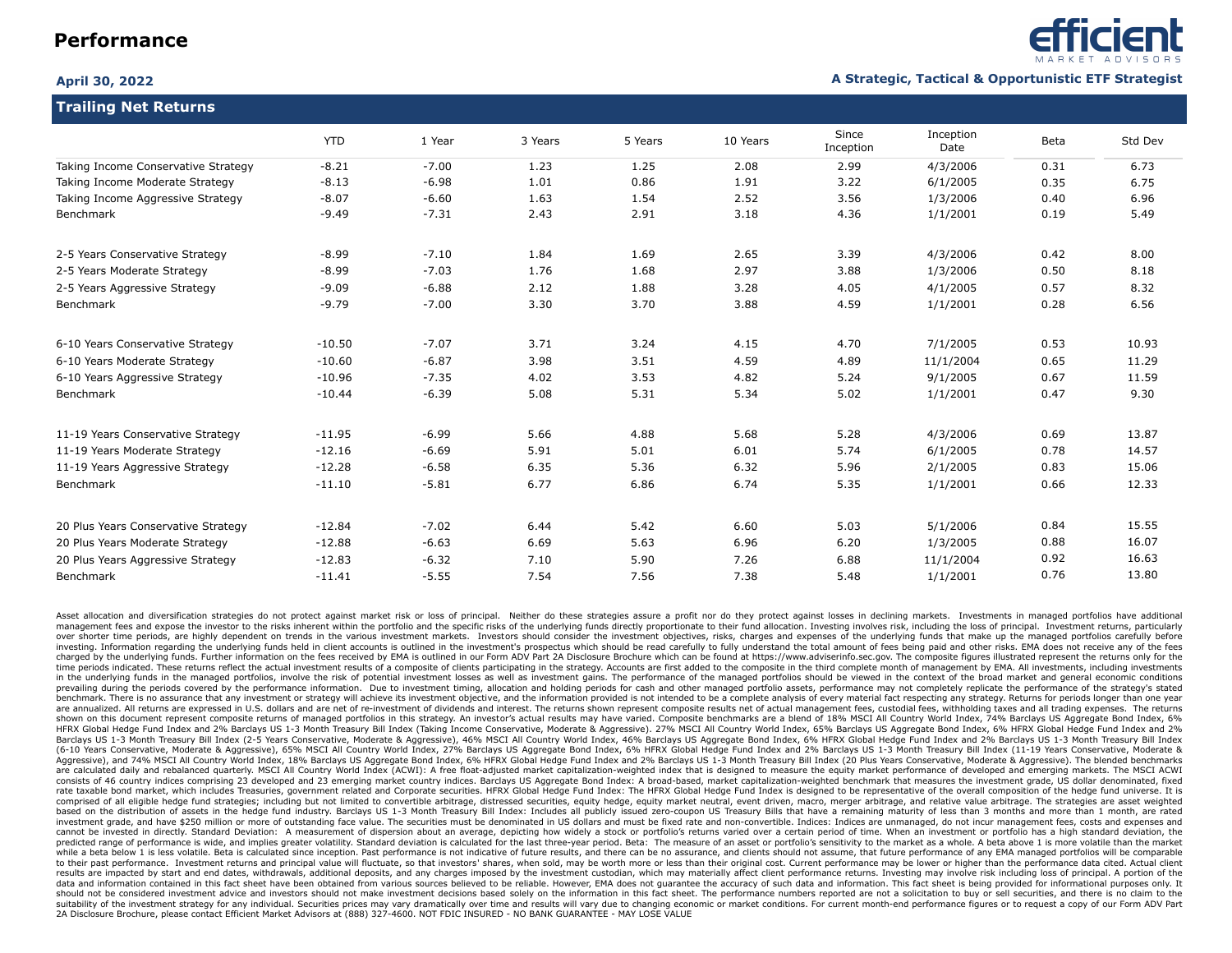### **April 30, 2022 A Strategic, Tactical & Opportunistic ETF Strategist**

| Calendar Year Gross Returns         |            |       |       |       |          |       |       |         |      |       |       |                    |                   |      |         |
|-------------------------------------|------------|-------|-------|-------|----------|-------|-------|---------|------|-------|-------|--------------------|-------------------|------|---------|
|                                     | <b>YTD</b> | 2021  | 2020  | 2019  | 2018     | 2017  | 2016  | 2015    | 2014 | 2013  | 2012  | Since<br>Inception | Inception<br>Date | Beta | Std Dev |
| Taking Income Conservative Strategy | $-7.83$    | 3.92  | 5.89  | 10.24 | $-2.94$  | 4.45  | 6.89  | $-1.19$ | 2.02 | 5.94  | 7.32  | 3.89               | 4/3/2006          | 0.31 | 6.74    |
| Taking Income Moderate Strategy     | $-7.69$    | 4.12  | 6.04  | 9.89  | $-2.99$  | 4.68  | 7.16  | $-1.26$ | 2.21 | 7.41  | 8.96  | 4.55               | 6/1/2005          | 0.35 | 6.80    |
| Taking Income Aggressive Strategy   | $-7.86$    | 4.23  | 6.04  | 10.75 | $-3.05$  | 5.34  | 6.85  | $-1.26$ | 2.47 | 7.83  | 9.69  | 4.66               | 1/3/2006          | 0.40 | 6.98    |
| Benchmark                           | $-9.49$    | 2.24  | 9.33  | 11.76 | $-1.98$  | 7.08  | 3.62  | $-0.10$ | 5.17 | 2.69  | 6.29  | 4.36               | 1/1/2001          | 0.19 | 5.49    |
| 2-5 Years Conservative Strategy     | $-8.47$    | 6.09  | 7.32  | 11.75 | $-3.80$  | 6.00  | 7.63  | $-1.62$ | 2.03 | 8.71  | 10.73 | 4.66               | 4/3/2006          | 0.42 | 8.03    |
| 2-5 Years Moderate Strategy         | $-8.49$    | 6.34  | 6.65  | 12.11 | $-4.11$  | 6.38  | 7.64  | $-1.85$ | 2.99 | 12.36 | 10.91 | 5.16               | 1/3/2006          | 0.50 | 8.21    |
| 2-5 Years Aggressive Strategy       | $-8.59$    | 6.77  | 7.40  | 12.29 | $-4.42$  | 6.56  | 7.90  | $-2.03$ | 3.25 | 14.37 | 12.69 | 5.30               | 4/1/2005          | 0.58 | 8.34    |
| Benchmark                           | $-9.79$    | 3.99  | 10.26 | 13.36 | $-2.80$  | 8.83  | 4.11  | $-0.32$ | 5.02 | 4.82  | 7.39  | 4.59               | 1/1/2001          | 0.28 | 6.56    |
| 6-10 Years Conservative Strategy    | $-10.00$   | 10.14 | 9.95  | 15.63 | $-6.37$  | 9.29  | 9.07  | $-1.81$ | 3.42 | 11.28 | 11.75 | 5.63               | 7/1/2005          | 0.53 | 10.96   |
| 6-10 Years Moderate Strategy        | $-10.11$   | 10.78 | 10.05 | 16.12 | $-6.43$  | 9.76  | 9.12  | $-2.03$ | 3.97 | 14.82 | 13.35 | 6.00               | 11/1/2004         | 0.65 | 11.31   |
| 6-10 Years Aggressive Strategy      | $-10.42$   | 10.96 | 10.68 | 16.62 | $-6.91$  | 10.06 | 9.21  | $-2.20$ | 4.24 | 16.94 | 12.47 | 6.25               | 9/1/2005          | 0.68 | 11.62   |
| Benchmark                           | $-10.44$   | 7.74  | 12.06 | 16.74 | $-4.57$  | 12.63 | 5.13  | $-0.83$ | 4.70 | 9.44  | 9.67  | 5.02               | 1/1/2001          | 0.47 | 9.30    |
| 11-19 Years Conservative Strategy   | $-11.45$   | 14.38 | 12.60 | 19.76 | $-8.77$  | 12.64 | 10.23 | $-2.26$ | 3.61 | 16.32 | 13.67 | 6.38               | 4/3/2006          | 0.70 | 13.89   |
| 11-19 Years Moderate Strategy       | $-11.69$   | 15.55 | 12.61 | 20.33 | $-9.11$  | 13.03 | 10.75 | $-2.30$ | 4.31 | 18.77 | 14.82 | 6.91               | 6/1/2005          | 0.78 | 14.59   |
| 11-19 Years Aggressive Strategy     | $-11.82$   | 16.05 | 12.72 | 21.03 | $-9.73$  | 13.51 | 10.48 | $-2.27$ | 4.73 | 20.32 | 14.90 | 7.03               | 2/1/2005          | 0.83 | 15.07   |
| Benchmark                           | $-11.10$   | 11.59 | 13.65 | 20.13 | $-6.38$  | 16.55 | 6.10  | $-1.41$ | 4.35 | 14.22 | 11.92 | 5.35               | 1/1/2001          | 0.66 | 12.33   |
| 20 Plus Years Conservative Strategy | $-12.37$   | 16.65 | 13.73 | 21.37 | $-9.94$  | 14.27 | 10.71 | $-2.50$ | 5.39 | 19.66 | 16.03 | 6.00               | 5/1/2006          | 0.84 | 15.58   |
| 20 Plus Years Moderate Strategy     | $-12.38$   | 17.69 | 13.33 | 22.11 | $-10.44$ | 14.63 | 11.03 | $-2.52$ | 5.84 | 23.07 | 16.27 | 7.20               | 1/3/2005          | 0.89 | 16.09   |
| 20 Plus Years Aggressive Strategy   | $-12.34$   | 18.46 | 13.65 | 22.99 | $-10.98$ | 15.10 | 11.00 | $-2.31$ | 5.87 | 24.60 | 16.80 | 7.80               | 11/1/2004         | 0.92 | 16.65   |
| Benchmark                           | $-11.41$   | 13.45 | 14.32 | 21.74 | $-7.24$  | 18.44 | 6.55  | $-1.71$ | 4.17 | 16.54 | 12.97 | 5.48               | 1/1/2001          | 0.76 | 13.80   |

Asset allocation and diversification strategies do not protect against market risk or loss of principal. Neither do these strategies assure a profit nor do they protect against losses in declining markets. Investments in m management fees and expose the investor to the risks inherent within the portfolio and the specific risks of the underlying funds directly proportionate to their fund allocation. Investing involves risk, including the loss over shorter time periods, are highly dependent on trends in the various investment markets. Investors should consider the investment objectives, risks, charges and expenses of the underlying funds that make up the managed investing. Information regarding the underlying funds held in client accounts is outlined in the investment's prospectus which should be read carefully to fully understand the total amount of fees being paid and other risk charged by the underlying funds. Further information on the fees received by EMA is outlined in our Form ADV Part 2A Disclosure Brochure which can be found at https://www.advisorinfo.sec.gov. The composite figures illustra time periods indicated. These returns reflect the actual investment results of a composite of clients participating in the strategy. Accounts are first added to the composite in the third complete month of management by EM in the underlying funds in the managed portfolios, involve the risk of potential investment losses as well as investment gains. The performance of the managed portfolios should be viewed in the context of the broad market prevailing during the periods covered by the performance information. Due to investment timing, allocation and holding periods for cash and other managed portfolio assets, performance may not completely replicate the perfo benchmark. There is no assurance that any investment or strategy will achieve its investment objective, and the information provided is not intended to be a complete analysis of every material fact respecting any strategy. are annualized. All returns are expressed in U.S. dollars and are net of re-investment of dividends and interest. The returns shown represent composite results gross of management fees, custodial fees, and withholding taxe returns shown on this document represent composite returns of managed portfolios in this strategy. An investor's actual results may have varied. Composite benchmarks are a blend of 18% MSCI All Country World Index, 74% Bar 6% HFRX Global Hedge Fund Index and 2% Barclays US 1-3 Month Treasury Bill Index (Taking Income Conservative, Moderate & Aggressive). 27% MSCI All Country World Index, 65% Barclays US Aggregate Bond Index, 6% HFRX Global H 2% Barclays US 1-3 Month Treasury Bill Index (2-5 Years Conservative, Moderate & Aggressive), 46% MSCI All Country World Index, 46% Barclays US Aggregate Bond Index, 6% HFRX Global Hedge Fund Index and 2% Barclays US 1-3 M (6-10 Years Conservative, Moderate & Aggressive), 65% MSCI All Country World Index, 27% Barclays US Aggregate Bond Index, 6% HFRX Global Hedge Fund Index and 2% Barclays US 1-3 Month Treasury Bill Index (11-19 Years Conser Aggressive), and 74% MSCI All Country World Index, 18% Barclays US Aggregate Bond Index, 6% HFRX Global Hedge Fund Index and 2% Barclays US 1-3 Month Treasury Bill Index (20 Plus Years Conservative, Moderate & Aggressive). are calculated daily and rebalanced quarterly. MSCI All Country World Index (ACWI): A free float-adjusted market capitalization-weighted index that is designed to measure the equity market performance of developed and emer consists of 46 country indices comprising 23 developed and 23 emerging market country indices. Barclays US Aggregate Bond Index: A broad-based, market capitalization-weighted benchmark that measures the investment grade, U rate taxable bond market, which includes Treasuries, government related and Corporate securities. HFRX Global Hedge Fund Index: The HFRX Global Hedge Fund Index is designed to be representative of the overall composition o comprised of all eligible hedge fund strategies; including but not limited to convertible arbitrage, distressed securities, equity hedge, equity market neutral, event driven, macro, merger arbitrage, and relative value arb based on the distribution of assets in the hedge fund industry. Barclays US 1-3 Month Treasury Bill Index: Includes all publicly issued zero-coupon US Treasury Bills that have a remaining maturity of less than 3 months and investment grade, and have \$250 million or more of outstanding face value. The securities must be denominated in US dollars and must be fixed rate and non-convertible. Indices: Indices: Indices are unmanaged, do not incur cannot be invested in directly. Standard Deviation: A measurement of dispersion about an average, depicting how widely a stock or portfolio's returns varied over a certain period of time. When an investment or portfolio ha predicted range of performance is wide, and implies greater volatility. Standard deviation is calculated for the last three-year period. Beta: The measure of an asset or portfolio's sensitivity to the market as a whole. A while a beta below 1 is less volatile. Beta is calculated since inception. Past performance is not indicative of future results, and there can be no assurance, and clients should not assume, that future performance of any to their past performance. Investment returns and principal value will fluctuate, so that investors' shares, when sold, may be worth more or less than their original cost. Current performance may be lower or higher than th results are impacted by start and end dates, withdrawals, additional deposits, and any charges imposed by the investment custodian, which may materially affect client performance returns. Investing may involve risk includi data and information contained in this fact sheet have been obtained from various sources believed to be reliable. However, EMA does not guarantee the accuracy of such data and information. This fact sheet is being provide should not be considered investment advice and investors should not make investment decisions based solely on the information in this fact sheet. The performance numbers reported are not a solicitation to buy or sell secur suitability of the investment strategy for any individual. Securities prices may vary dramatically over time and results will vary due to changing economic or market conditions. For current month-end performance figures or 2A Disclosure Brochure, please contact Efficient Market Advisors at (888) 327-4600. NOT FDIC INSURED - NO BANK GUARANTEE - MAY LOSE VALUE